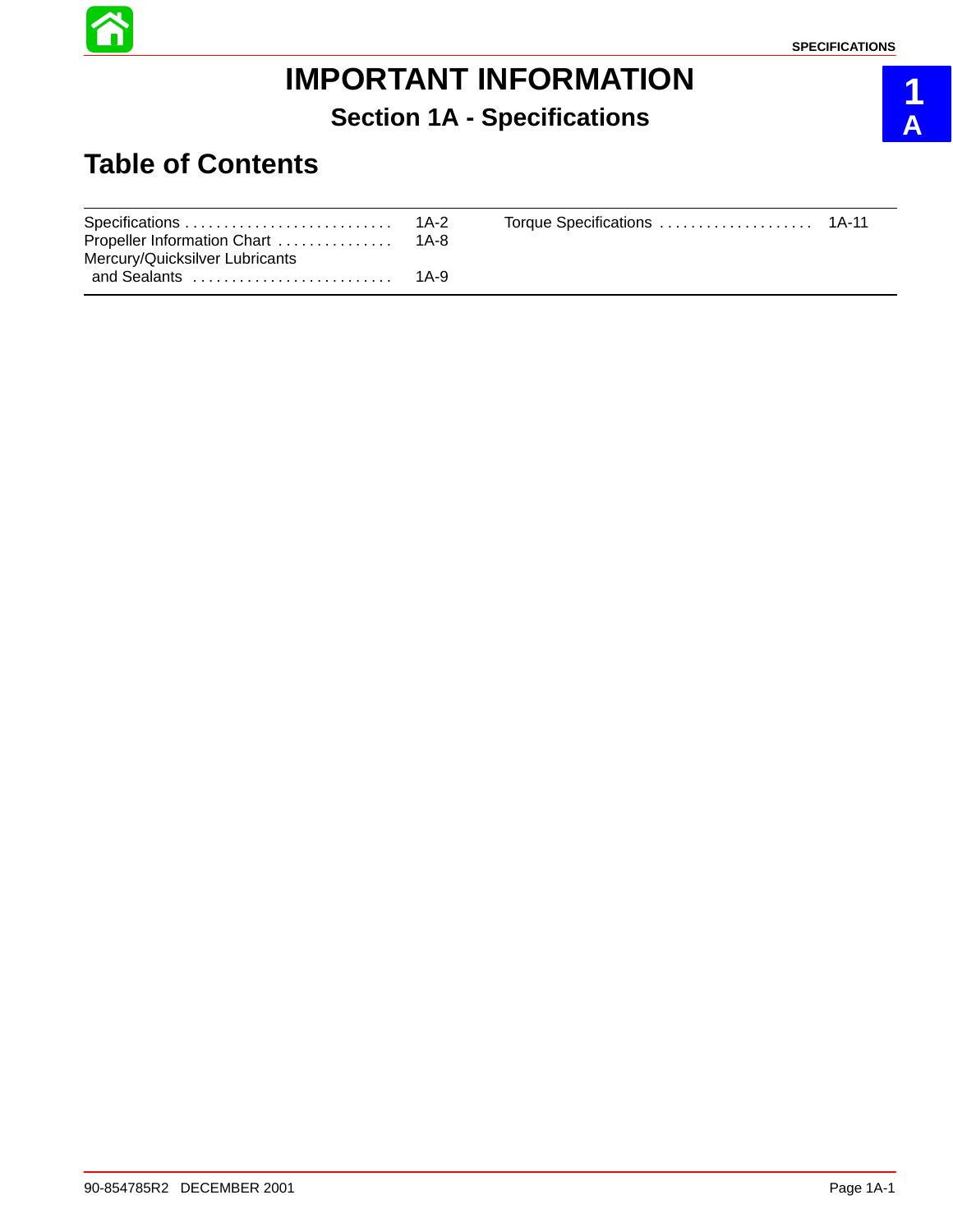### **Specifications**



| <b>Models 25 Bigfoot (4-Stroke)</b> |                                                                                                                                                                                                                                                                                               |                                                                                                                                                                                                                                                                                                                                                                                                                                                                                                                                                                                                                   |  |  |
|-------------------------------------|-----------------------------------------------------------------------------------------------------------------------------------------------------------------------------------------------------------------------------------------------------------------------------------------------|-------------------------------------------------------------------------------------------------------------------------------------------------------------------------------------------------------------------------------------------------------------------------------------------------------------------------------------------------------------------------------------------------------------------------------------------------------------------------------------------------------------------------------------------------------------------------------------------------------------------|--|--|
| <b>PERFORMANCE</b>                  | <b>Power</b><br>Model 25<br><b>Full Throttle RPM Range</b>                                                                                                                                                                                                                                    | 25 h.p. (18.6 Kw) @5750 RPM<br>$5500 - 6000$                                                                                                                                                                                                                                                                                                                                                                                                                                                                                                                                                                      |  |  |
| <b>OUTBOARD</b><br><b>WEIGHT</b>    | <b>Electric</b><br><b>25 EL</b>                                                                                                                                                                                                                                                               | 178 lbs. (80.7 kg)                                                                                                                                                                                                                                                                                                                                                                                                                                                                                                                                                                                                |  |  |
| <b>FUEL</b>                         | <b>RECOMMENDED GASOLINE</b>                                                                                                                                                                                                                                                                   | Automotive Unleaded<br>with a Minimum Pump Posted<br>Octane Rating of 87                                                                                                                                                                                                                                                                                                                                                                                                                                                                                                                                          |  |  |
| <b>OIL</b>                          | <b>OIL FILTER</b><br><b>OIL FILTER WRENCH</b><br><b>ENGINE OIL CAPACITY</b><br><b>ENGINE OIL</b><br><b>SAE</b><br><b>SAE</b><br>25W-40<br>10W-30<br>$\mathsf{C}^\circ$<br>г۰<br>$+38$<br>+100⊢<br>$+27$<br>$+80$<br>$+60$<br>$H + 16$<br>$+40$<br>$H + 4$<br>$+20$<br>-7<br>$-18$<br>$\Omega$ | p/n 35-822626A2<br>p/n 91-802653<br>Either 3 Quarts or 3 Liters<br>SAE 10W-30 viscosity oil is recom-<br>mended for use in all temperatures.<br>SAE 25W-40 viscosity oil may be used at<br>temperatures above 40 $\degree$ F (4 $\degree$ C).<br>Use 4-Cycle Marine Oil with the proper<br>viscosity for the expected temperature in<br>your area (see range thermometer on<br>left). If not available, use a premium<br>quality 4-cycle engine oil, certified to<br>meet or exceed anyone of the following<br>American Petroleum Institute (API) ser-<br>vice classifications SH, SG, SF, CF-4,<br>CE, CD, CDII. |  |  |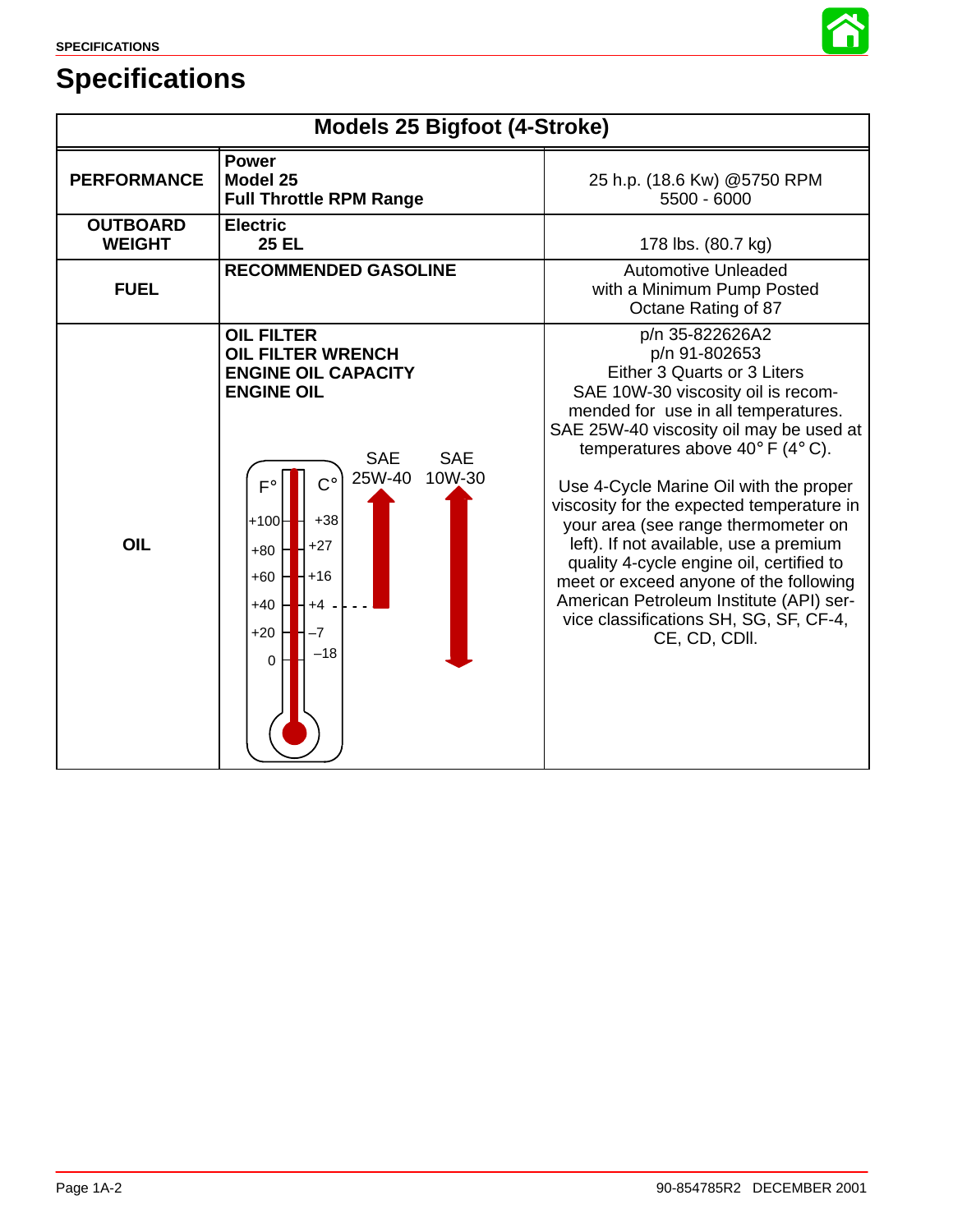

|                                  | Type                                               | Capacitor Discharge Ignition           |
|----------------------------------|----------------------------------------------------|----------------------------------------|
|                                  | <b>Spark Plug</b>                                  |                                        |
|                                  | <b>Type</b>                                        | <b>NGK DPR6EA-9</b>                    |
|                                  | Gap                                                | $0.035$ in. $(1.0$ mm)                 |
|                                  | <b>Hex Size</b>                                    | 18 mm                                  |
|                                  | <b>Hole Size</b>                                   | 12 mm                                  |
|                                  | <b>Torque</b>                                      | 150 lb-in. (17 Nm)                     |
|                                  | <b>Firing Order</b>                                | $1 - 2$                                |
|                                  | <b>Ignition Timing:</b>                            |                                        |
|                                  | Below 800 RPM                                      |                                        |
|                                  | ECM (p/n 855311--)                                 | $10^\circ$ B.T.D.C                     |
|                                  | ECM (p/n 856058--/856190--)                        | $5^\circ$ B.T.D.C                      |
| <b>IGNITION</b>                  | ECM (p/n 856190--/856482--)                        | $5^\circ$ B.T.D.C                      |
| <b>SYSTEM</b>                    | ECM (p/n 856177--/856178--)                        | $5^\circ$ B.T.D.C                      |
| Readings taken @                 | ECM (p/n 878433--)                                 | $5^\circ$ B.T.D.C                      |
| 68°F (20°C).                     | <b>Fully Advanced (6000 RPM)</b>                   | $30^\circ$ B.T.D.C                     |
|                                  | <b>Charge Coil Resistance</b>                      | 660 - 710 $\Omega$ (GRN/WHT - WHT/GRN) |
|                                  | <b>Crank Position Sensor Resistance</b>            | 300 - 350 $\Omega$ (RED - WHT)         |
|                                  | <b>Ignition Coil Resistance:</b>                   |                                        |
|                                  | Primary                                            | $0.08 - 0.7 \Omega$                    |
|                                  | <b>Secondary (W/o Boots)</b>                       | $3.5 - 4.7 k\Omega$                    |
|                                  | <b>ECM Engine Speed Limiter</b>                    |                                        |
|                                  | <b>Soft Reduction (Retards Timing)</b>             | 6200 RPM                               |
|                                  | <b>Spark Cut-Out Reduction (Percent-</b>           |                                        |
|                                  | ages of ignition spark are Cut-Out)                | 6250 RPM                               |
|                                  | <b>ECM Overheat/Low Oil Pressure</b>               |                                        |
|                                  | <b>Speed Control</b>                               | Approximately 2000 RPM                 |
|                                  | <b>Oil Pressure Switch</b>                         | Below 2.5 psi (17 kPa) Continuity      |
|                                  |                                                    |                                        |
|                                  | <b>Alternator Type</b>                             | Single Phase (12 Pole)                 |
|                                  |                                                    |                                        |
|                                  | <b>6 AMP Manual Alternator:</b>                    |                                        |
|                                  | Output                                             | 12 Volts-6 Amps.                       |
| <b>CHARGING</b>                  | <b>Battery Charging Resistance</b>                 | 0.9 - 1.1 Ohms (YEL-YEL)               |
| <b>SYSTEM</b>                    | <b>15 AMP Electric Alternator:</b>                 |                                        |
| Readings taken @                 | Output                                             | 12V-15 Amps. (Rectified/Regulated)     |
| 68°F (20°C).                     | <b>Battery Charging Coil Resistance</b>            | 0.22 - 0.24 Ohms (YEL-YEL)             |
|                                  | <b>Power Bobbin Resistance</b>                     |                                        |
|                                  | (For Electrothermal Valve)                         | 6.7-7.1 Ohms (YEL/BLK-YEL/BLK)         |
|                                  |                                                    | "6P" or "4"                            |
|                                  | <b>Quicksilver Tachometer Setting</b>              |                                        |
|                                  | <b>Manual Start</b>                                | <b>Recoil Starter</b>                  |
|                                  | <b>Electric Start:</b>                             |                                        |
| <b>STARTING</b>                  | <b>Starter Type</b>                                | <b>Bendix</b>                          |
| <b>SYSTEM</b>                    | Output                                             | 1.1 kW                                 |
|                                  | <b>Ampere Draw Under:</b>                          |                                        |
|                                  | (Load)                                             | 106.0 Amps                             |
|                                  | (No Load)                                          | 21.1 Amps                              |
|                                  | <b>Battery Rating</b>                              |                                        |
|                                  | <b>Minimum Requirement</b>                         | 465 Marine Cranking Amps (MCA)         |
| <b>BATTERY</b>                   |                                                    | or 350 Cold Cranking Amps (CCA)        |
|                                  | For operation below 32 $\degree$ F (0 $\degree$ C) | 1000 Marine Cranking Amps (MCA) or     |
|                                  |                                                    | 775 Cold Cranking Amps (CCA)           |
|                                  |                                                    |                                        |
| <b>ENRICHMENT</b>                | <b>Auto Enrichener</b>                             | 15 - 25 $\Omega$                       |
| <b>CONTROL</b>                   | <b>Electrothermal ram projection</b>               | 0.3 in. (7 mm) after 5 min. of power   |
| <b>SYSTEM</b>                    |                                                    |                                        |
| Readings taken @<br>68°F (20°C). |                                                    |                                        |

Ι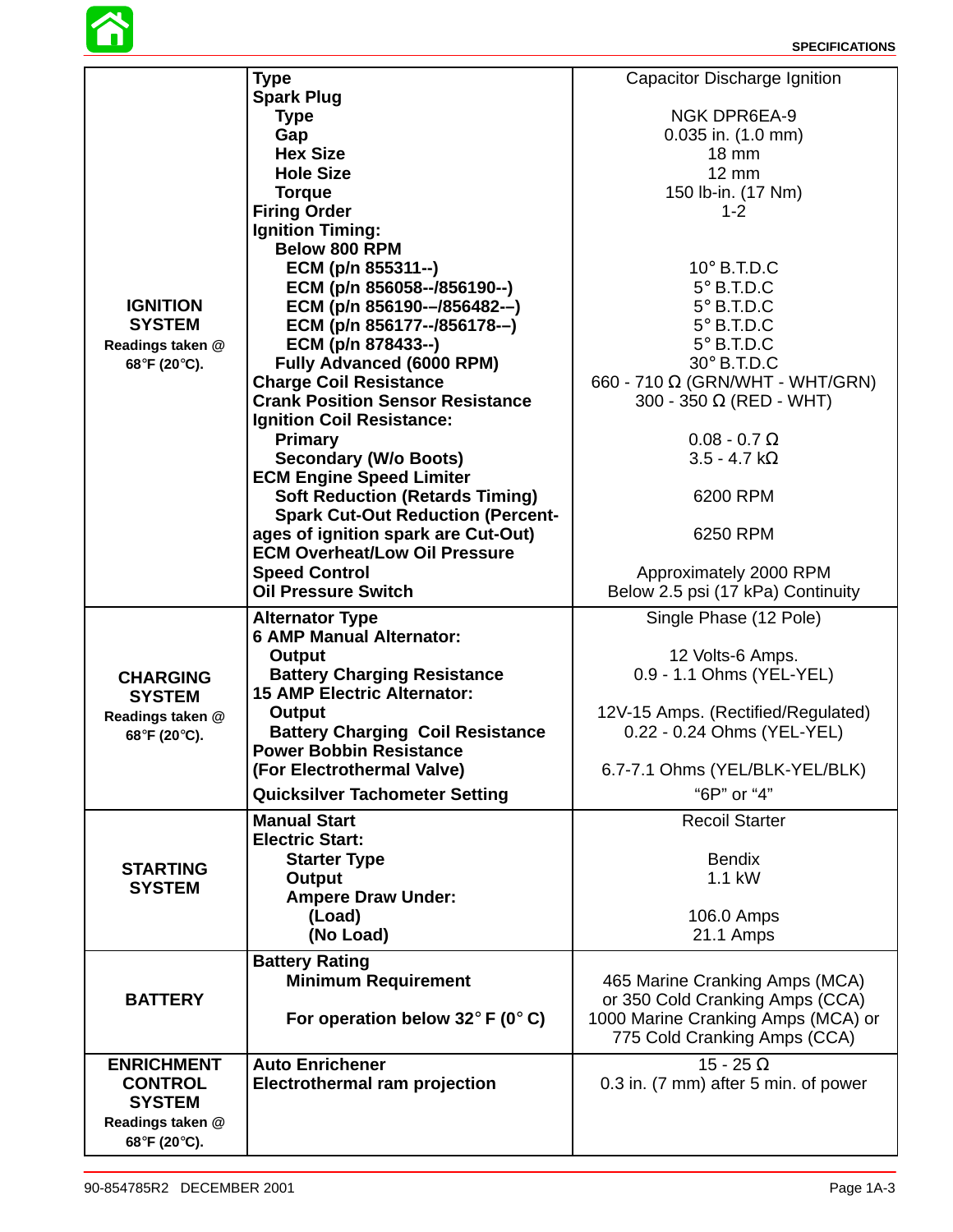

<span id="page-3-0"></span>

|                                    | <b>Fuel Pump Type</b>                                                | External (Plunger/Diaphragm)                                                       |
|------------------------------------|----------------------------------------------------------------------|------------------------------------------------------------------------------------|
| <b>FUEL</b>                        | <b>Fuel Pump:</b><br><b>Pressure</b>                                 | 3-6 PSI                                                                            |
| <b>SYSTEM</b>                      | <b>Plunger Stroke</b>                                                | $0.23 - 0.38$ in. $(5.85 - 9.65$ mm)                                               |
|                                    | <b>Fuel Tank Capacity</b><br><b>Idle RPM (Out Of Gear)</b>           | Accessory<br>$825 \pm 25$ RPM                                                      |
|                                    | <b>Idle RPM (In Forward Gear)</b>                                    | $775 \pm 25$ RPM                                                                   |
|                                    | <b>Wide Open Throttle RPM (WOT)</b><br>Range                         | 5500-6000                                                                          |
|                                    | <b>Standard Model</b><br><b>Main Jet Size</b><br>$\left( a\right)$   | #110                                                                               |
| <b>CARBURETOR</b>                  | <b>Pilot Jet</b>                                                     | #50                                                                                |
|                                    | <b>Idle Jet</b><br><b>Bodensee Model</b>                             | #45                                                                                |
|                                    | <b>Main Jet</b>                                                      | #105                                                                               |
|                                    | <b>Pilot Jet</b>                                                     | #50                                                                                |
|                                    | <b>Idle Jet</b>                                                      | #50<br>0.47-0.63 in. (12.0-16.0 mm)                                                |
|                                    | Float Height (a)                                                     |                                                                                    |
| <b>CYLINDER</b>                    | <b>Type</b>                                                          | 4 Stroke Cycle - Over Head Camshaft                                                |
| <b>BLOCK</b>                       | <b>Displacement</b><br><b>Number of Cylinders</b>                    | 30.4 cu. in. (498cc)<br>2                                                          |
| <b>STROKE</b>                      | Length                                                               | 2.953 in. (75 mm)                                                                  |
|                                    | <b>Diameter</b>                                                      |                                                                                    |
| <b>CYLINDER</b>                    | <b>Standard</b><br>Oversize-0.010 in. (0.25 mm)                      | 2.5591 in. (65 mm)<br>2.5689 in. (65.25 mm)                                        |
| <b>BORE</b>                        | Oversize-0.020 in. (0.50 mm)                                         | 2.5787 in. (65.5 mm)                                                               |
|                                    | <b>Taper/Out of Round Maximum</b>                                    | 0.003 in. (0.08 mm)                                                                |
|                                    | <b>Bore Type</b>                                                     | Cast Iron<br>Aluminum                                                              |
|                                    | <b>Piston Type</b><br>O.D. at Skirt                                  |                                                                                    |
| <b>PISTON</b>                      | <b>Standard</b>                                                      | 2.5570 - 2.5578 in. (64.950 - 64.965 mm)                                           |
|                                    | Oversize-0.010 in. (0.25mm)<br>Oversize-0.020 in. (0.50mm)           | 2.5669 - 2.5675 in. (65.2 - 65.215 mm)<br>2.5768 - 2.5774 in. (65.450 - 65.465 mm) |
| <b>PISTON</b>                      | <b>Piston to Cylinder Clearance</b>                                  | $0.0014 - 0.0026$ in. $(0.035 - 0.065$ mm)                                         |
| <b>CLEARANCE</b>                   |                                                                      |                                                                                    |
|                                    | <b>Ring End Gap (Installed)</b><br>Top                               | $0.006 - 0.012$ in. $(0.15 - 0.30$ mm)                                             |
|                                    | <b>Middle</b>                                                        | $0.012 - 0.020$ in. $(0.30 - 0.50$ mm)                                             |
| <b>RINGS</b>                       | <b>Bottom (Oil Ring)</b>                                             | $0.008 - 0.028$ in. $(0.20 - 0.70$ mm)                                             |
|                                    | <b>Side Clearance:</b><br>Top                                        | $0.0008 - 0.0024$ in. $(0.02 - 0.06$ mm)                                           |
|                                    | <b>Middle</b>                                                        | $0.0008 - 0.0024$ in. $(0.02 - 0.06$ mm)                                           |
| <b>BALANCE PIS-</b><br><b>TON</b>  | <b>Wear Limit</b>                                                    | 3.735 in. (94.883 mm)                                                              |
| <b>CRANKCASE</b><br><b>COVER</b>   | <b>Bore Wear Limit</b>                                               | 3.802 in. (95.045 mm)                                                              |
|                                    | <b>Compression Ratio</b>                                             | 9.8:1                                                                              |
| <b>COMPRESSION</b><br><b>RATIO</b> | <b>Cylinder Compression*</b><br>(Electric Models Only, Cold Engine @ | 180 - 210 psi (Peak)                                                               |
|                                    | <b>W.O.T.)</b>                                                       | (1241 - 1448 kPa)                                                                  |
| <b>PISTON PIN</b>                  | <b>Piston Pin Diameter</b>                                           | 0.6285 - 0.6287 in. (15.965 - 15.970 mm)                                           |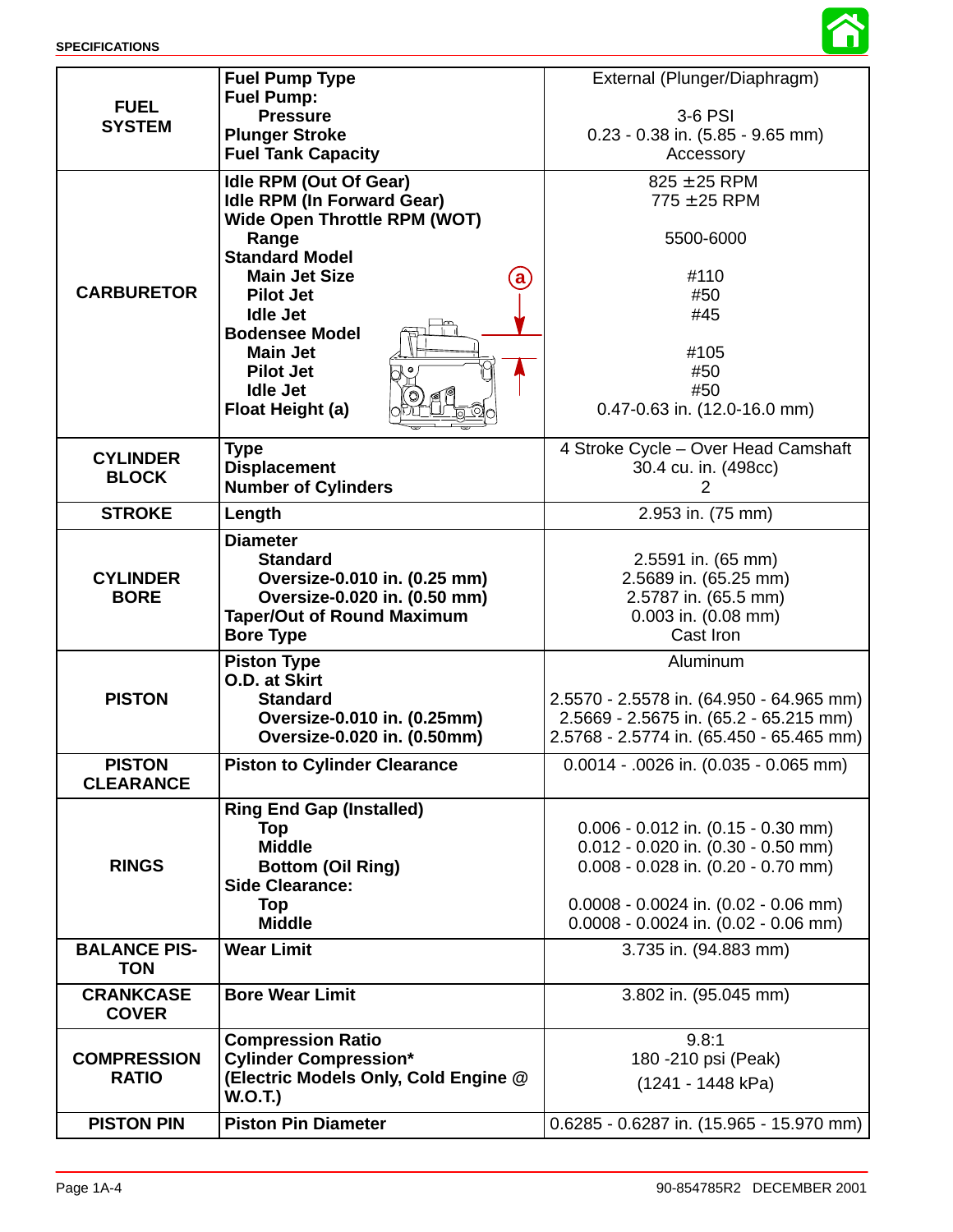

| <b>CONNECTING</b> | Oil Clearance (Big End)                                    | $0.0008 - 0.0020$ in. $(0.020 - 0.052$ mm)                             |
|-------------------|------------------------------------------------------------|------------------------------------------------------------------------|
| <b>ROD</b>        | <b>Small End Inside Diameter</b>                           | 0.6293 - 0.6298 in. (15.985 - 15.998 mm)                               |
| <b>CRANKSHAFT</b> | <b>Main Bearing Clearance</b><br><b>Crankshaft Run-out</b> | $0.0005 - 0.0017$ in. $(0.012 - 0.044$ mm)<br>$0.0012$ in. $(0.03$ mm) |

\***NOTE:** Manual start models are equipped with compression relief mechanism which will not allow compression testing.

|                     | <b>Camshaft Dimensions</b><br>Intake "A"<br><b>Exhaust "A"</b><br>A<br>Intake "B"<br><b>Exhaust "B"</b>                                                     | 1.216 - 1.220 in. (30.89 - 30.99 mm)<br>1.216 - 1.220 in. (30.89 - 30.99 mm)<br>1.022 - 1.025 in. (25.95 - 26.05 mm)<br>1.022 - 1.025 in. (25.95 - 26.05 mm) |
|---------------------|-------------------------------------------------------------------------------------------------------------------------------------------------------------|--------------------------------------------------------------------------------------------------------------------------------------------------------------|
| <b>CAMSHAFT</b>     | -в-<br><b>Run-out Limit</b><br><b>Camshaft Bearing Diameter "b"</b>                                                                                         | $0.0039$ in. $(0.1$ mm)<br>1.4541 - 1.4549 in.<br>$(36.935 - 36.955$ mm)                                                                                     |
| <b>VALVE SPRING</b> | Free Length "a"<br>Tilt Limit "b"<br>$\left(\mathsf{b}\right)$<br><del>,,,,,,,,,,,,,,,,,,,,,,,,,,,,,,,,,,</del>                                             | 1.491-1.569 in. (37.85-39.85 mm)<br>Less than 0.060 in. (1.7 mm)                                                                                             |
|                     | <b>Compressed Pressure (Installed)</b><br><b>Intake</b><br><b>Exhaust</b><br><b>Tilt Limit (Intake &amp; Exhaust)</b><br>Dir. of Winding (Intake & Exhaust) | 19.8 - 22.0 lbs. (9.0 - 10.0 kg)<br>19.8 - 22.0 lbs. (9.0 - 10.0 kg)<br>$0.043$ in. $(1.1$ mm)<br>Left Hand                                                  |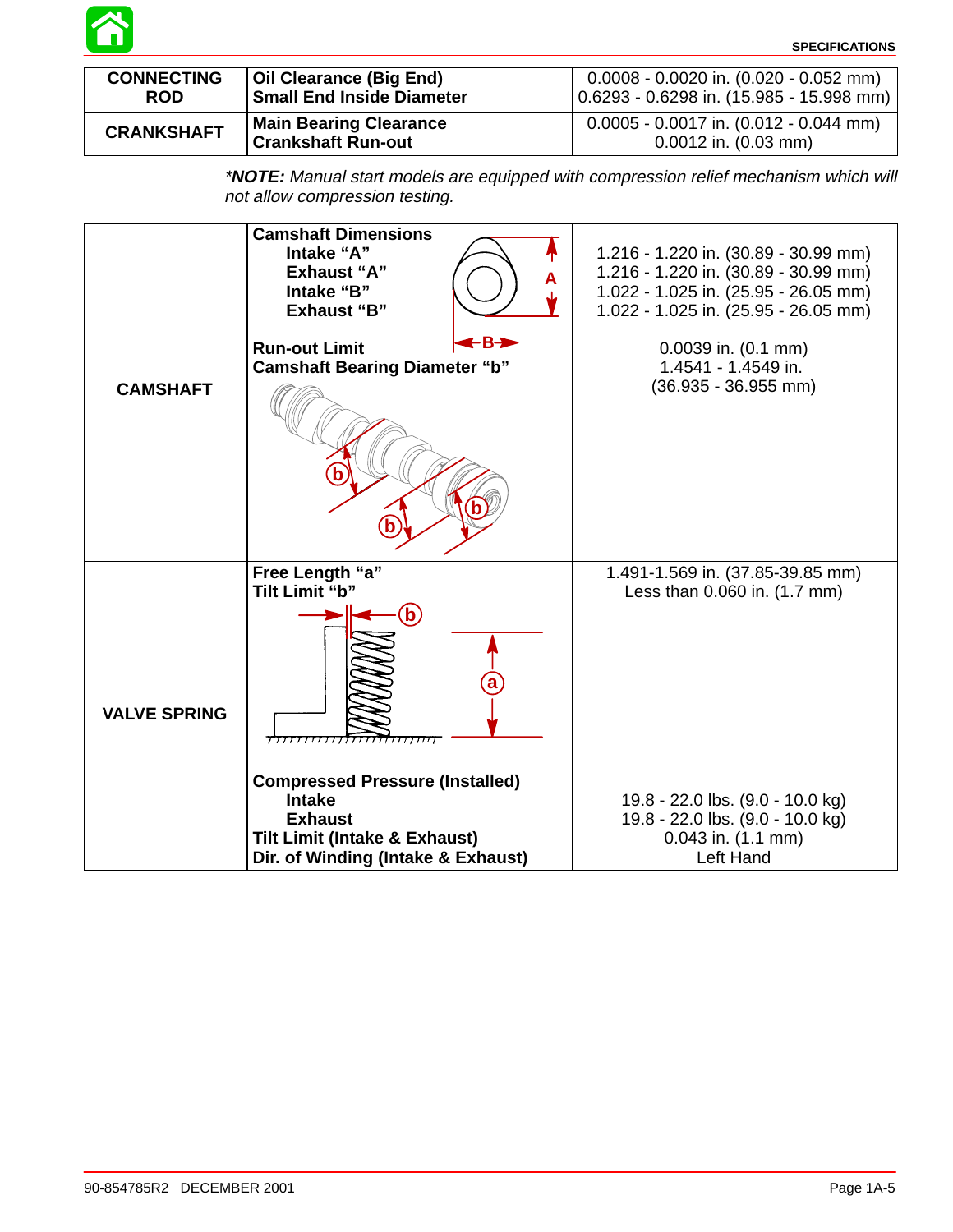

|                      | <b>Warp Limit</b>                                                                            | 0.004 in. (0.1 mm)                                                               |  |  |
|----------------------|----------------------------------------------------------------------------------------------|----------------------------------------------------------------------------------|--|--|
|                      |                                                                                              |                                                                                  |  |  |
|                      | * Lines indicate<br>straight edge<br>measurement                                             |                                                                                  |  |  |
| <b>CYLINDER HEAD</b> | <b>Camshaft Bore Inside Diameter "a"</b>                                                     | 1.4567 - 1.4577 in.<br>$(37.000 - 37.025$ mm)                                    |  |  |
|                      |                                                                                              |                                                                                  |  |  |
|                      | <b>Valve/Valve Seat/Valve Guides:</b>                                                        |                                                                                  |  |  |
|                      | <b>Valve Clearance (cold)</b><br><b>Intake</b><br><b>Exhaust</b><br><b>Valve Dimensions:</b> | $0.006 - 0.010$ in. $(0.15 - 0.25$ mm)<br>$0.010 - 0.014$ in. $(0.25 - 0.35$ mm) |  |  |
|                      | "A" Head Diameter                                                                            |                                                                                  |  |  |
|                      | <b>Intake</b><br><b>Exhaust</b>                                                              | 1.256 - 1.264 in. (31.9 - 32.1 mm)<br>1.020 - 1.028 in. (25.9 - 26.1 mm)         |  |  |
|                      | "B" Face Width                                                                               |                                                                                  |  |  |
|                      | <b>Intake</b><br><b>Exhaust</b>                                                              | $0.079 - 0.124$ in. (2.00 - 3.14 mm)<br>$0.079 - 0.124$ in. (2.00 - 3.14 mm)     |  |  |
|                      | "C" Seat Width                                                                               |                                                                                  |  |  |
|                      | <b>Intake</b><br><b>Exhaust</b>                                                              | $0.035 - 0.043$ in. $(0.9 - 1.1$ mm)<br>$0.035 - 0.043$ in. $(0.9 - 1.1$ mm)     |  |  |
|                      | "D" Margin Thickness                                                                         |                                                                                  |  |  |
| <b>VALVES</b>        | <b>Intake</b>                                                                                | $0.020 - 0.035$ in. $(0.5 - 0.9$ mm)                                             |  |  |
|                      | <b>Exhaust</b><br><b>Stem Outside Diameter</b>                                               | $0.020 - 0.035$ in. $(0.5 - 0.9$ mm)                                             |  |  |
|                      | <b>Intake</b>                                                                                | $0.2156 - 0.2161$ in. $(5.475 - 5.490$ mm)                                       |  |  |
|                      | <b>Exhaust</b><br><b>Guide Inside Diameter</b>                                               | $0.2150 - 0.2156$ in. $(5.460 - 5.475$ mm)                                       |  |  |
|                      | <b>Intake</b>                                                                                | $0.2165 - 0.2170$ in. $(5.500 - 5.512$ mm)                                       |  |  |
|                      | <b>Exhaust</b><br><b>Stem To Guide Clearance</b>                                             | $0.2165 - 0.2170$ in. $(5.500 - 5.512$ mm)                                       |  |  |
|                      | <b>Intake</b>                                                                                | $0.0004 - 0.0015$ in. $(0.010 - 0.037$ mm)                                       |  |  |
|                      | <b>Exhaust</b><br><b>Stem Run-out Limit (max.)</b>                                           | $0.0010 - 0.0020$ in. $(0.025 - 0.052$ mm)<br>0.0006 in. (0.016 mm)              |  |  |
|                      |                                                                                              |                                                                                  |  |  |
|                      | <del>,,,,,,,,,,,,,,,,,,,,,,,,,</del>                                                         |                                                                                  |  |  |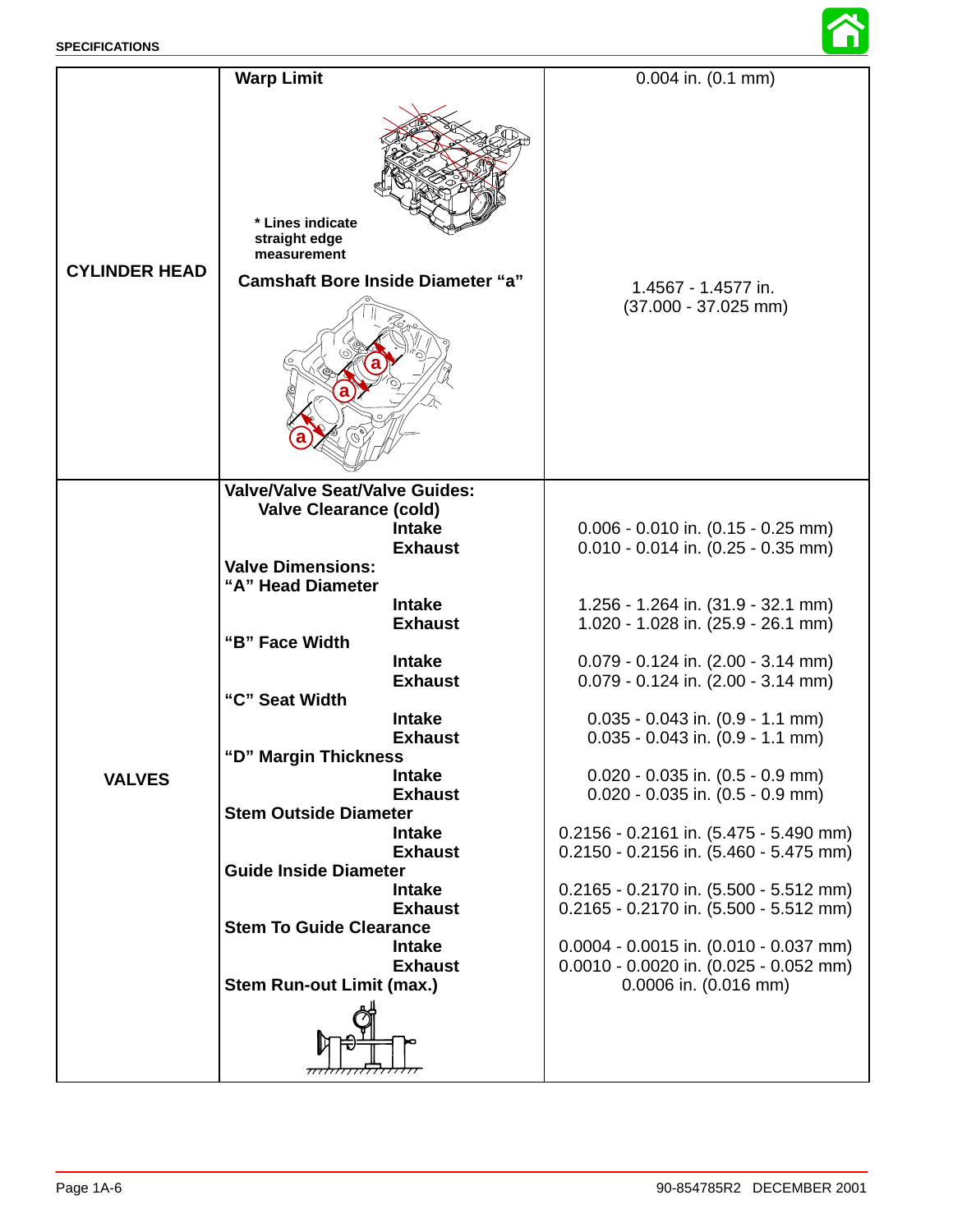| <b>Valve Dimensions</b>             |                                                                                                                                                                                                             |                                                                                                                                                                                          |  |  |  |
|-------------------------------------|-------------------------------------------------------------------------------------------------------------------------------------------------------------------------------------------------------------|------------------------------------------------------------------------------------------------------------------------------------------------------------------------------------------|--|--|--|
|                                     | <b>Head Diameter</b><br><b>Face Width</b>                                                                                                                                                                   | <b>Margin Thickness</b><br><b>Seat Width</b>                                                                                                                                             |  |  |  |
| <b>ROCKER SHAFT</b>                 | <b>Outside Diameter</b>                                                                                                                                                                                     | 0.6288 - 0.6296 in.<br>$(15.971 - 15.991$ mm)                                                                                                                                            |  |  |  |
| <b>ROCKER ARM</b>                   | <b>Inside Diameter of Bore</b>                                                                                                                                                                              | $0.6299 - 0.6306$<br>$(16.000 - 16.018$ mm)                                                                                                                                              |  |  |  |
| <b>THERMOSTAT</b>                   | <b>Valve Opening Temperature</b><br><b>Full Open Temperature</b><br><b>Valve Lift (Minimum)</b>                                                                                                             | 136° F - 143° F (58° C - 62° C)<br>158 $\degree$ F (70 $\degree$ C)<br>$0.12$ in. $(3 \text{ mm})$                                                                                       |  |  |  |
| <b>LUBRICATION</b><br><b>SYSTEM</b> | <b>Pump Type</b><br><b>Engine Oil Pressure</b><br><b>Engine Oil Pan Capacity</b><br>Oil Pump:<br>Outer Rotor to Housing "a"<br>Inner Rotor to Outer Rotor "b"<br>Rotor to Housing "c"<br>$\mathbf{\hat{a}}$ | Trochoid<br>30-40 PSI at 3000 RPM (Warm Engine)<br>Either 3 Qts. or 3 Liters<br>$0.0035 - 0.006$ in. $(0.09 - 0.15$ mm)<br>0.005 in. (0.12 mm)<br>$0.001 - 0.003$ in. $(0.03 - 0.08$ mm) |  |  |  |

谷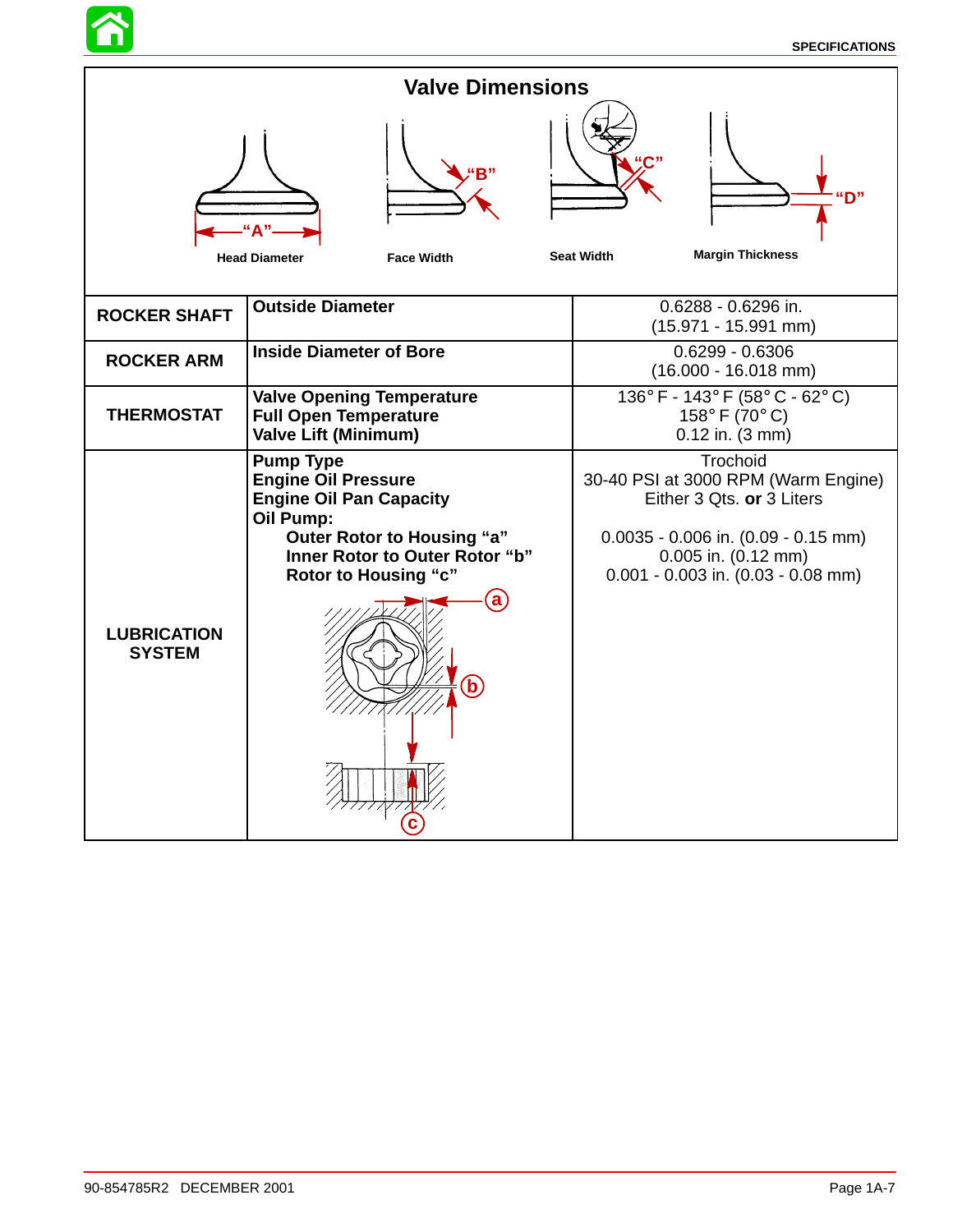

|                     | <b>Transom Height:</b>             |                                |
|---------------------|------------------------------------|--------------------------------|
|                     | <b>Short Shaft</b>                 | 15 in. (38 cm)                 |
|                     | <b>Long Shaft</b>                  | 20 in. (51 cm)                 |
| <b>MID-SECTION</b>  | <b>Steering Pivot Range</b>        | $90^\circ$                     |
|                     | <b>Tilt Pin Positions</b>          | 5 + Shallow Water              |
|                     | <b>Full Tilt Up Angle</b>          | $70^{\circ}$                   |
|                     | <b>Allowable Transom Thickness</b> | 2-3/8 in. (60.3 mm)            |
|                     | <b>Gear Ratio</b>                  | 2.42:1                         |
|                     | <b>Gearcase Capacity</b>           | 14.9 fl. oz. (440 mL)          |
|                     | <b>Lubricant Type</b>              | <b>Premium Blend Gear Lube</b> |
|                     | <b>Forward Gear</b>                |                                |
|                     | Number of Teeth                    | 29 Spiral/Bevel                |
| <b>GEAR HOUSING</b> | <b>Pinion Gear</b>                 |                                |
| (2.42:1)            | Number of Teeth                    | 12 Spiral/Bevel                |
|                     | <b>Pinion Height</b>               | $0.025$ in. $(0.64$ mm)        |
|                     | <b>Forward Gear Backlash</b>       | No Adjustment                  |
|                     | <b>Water Pressure</b>              |                                |
|                     | @ Idle                             | 2 - 4 PSI @ 800 rpm            |
|                     | @ WOT                              | 12-17 PSI @ 6000 rpm           |

### **Propeller Information Chart**

Wide Open Throttle RPM: 5500-6000 Recommended Transom Heights : 15", 20", 22.5" Right Hand Rotation Standard Gear Reduction : 2.42 : 1 \*Standard with outboard

| <b>Diameter</b> | <b>Pitch</b> | No. of<br><b>Blades</b> | <b>Material</b> | Approx.<br><b>Gross Boat</b><br>Wgt. (lbs) | Approx.<br><b>Boat</b><br>Length | <b>Speed</b><br>Range<br>(mph) | <b>Propeller</b><br><b>Part Number</b> |
|-----------------|--------------|-------------------------|-----------------|--------------------------------------------|----------------------------------|--------------------------------|----------------------------------------|
| $10 - 1/8"$     | 15"          | 3                       | <b>Steel</b>    | Up to 800                                  | Up to 14'                        | 28-34                          | 48-76232A5                             |
| $10 - 1/8"$     | 15"          | 3                       | Alum            | Up to 800                                  | Up to 14'                        | 28-34                          | 48-73140A40                            |
| $10 - 1/4"$     | 14"          | 3                       | <b>Steel</b>    | 600-900                                    | Up to $14'$                      | 26-31                          | 48-76230A5                             |
| $10 - 1/4"$     | 14"          | 3                       | Alum            | 600-900                                    | Up to 14'                        | 26-31                          | 48-73138A40                            |
| $10 - 3/8"$     | 13"          | 3                       | <b>Steel</b>    | 700-1000                                   | $13 - 15'$                       | 24-29                          | 48-76228A5                             |
| $10 - 3/8"$     | 13"          | 3                       | Alum            | 700-1000                                   | $13 - 15'$                       | 24-29                          | 48-73136A40                            |
| $10 - 5/8"$     | 12"          | 3                       | <b>Steel</b>    | 800-1100                                   | $14 - 16'$                       | $21 - 26$                      | 48-79792A5                             |
| $10 - 5/8"$     | 12"          | 3                       | Alum            | 800-1100                                   | $14 - 16'$                       | $21 - 26$                      | 48-73134A40                            |
| $11 - 5/8"$     | 11"          | 3                       | <b>Steel</b>    | 1000-1300                                  | $15 - 17'$                       | 19-23                          | 48-823478A5                            |
| $10 - 7/8"$     | 11"          | 3                       | Alum            | 1000-1300                                  | $15 - 17'$                       | 19-23                          | 48-85632A45*                           |
| $11 - 5/8"$     | $10 - 1/2"$  | 3                       | Alum            | 1200-1500                                  | $16 - 18'$                       | $17 - 21$                      | 48-827312A10                           |
| $11 - 1/4"$     | 10"          | 3                       | Alum            | 1300-1700                                  | $17 - 20'$                       | $15 - 20$                      | 48-73132A40                            |
| $12 - 1/4"$     | 9"           | 3                       | <b>Steel</b>    | $1500+$                                    | $18'+$                           | $10 - 16$                      | 48-97868A10                            |
| $12 - 1/4"$     | 9"           | 3                       | Alum            | $1500+$                                    | $18' +$                          | $10 - 16$                      | 48-87818A10                            |
| $12 - 1/2"$     | 8"           | 3                       | Alum            | $2000+$                                    | $20'+$                           | $1 - 4$                        | 48-42738A10                            |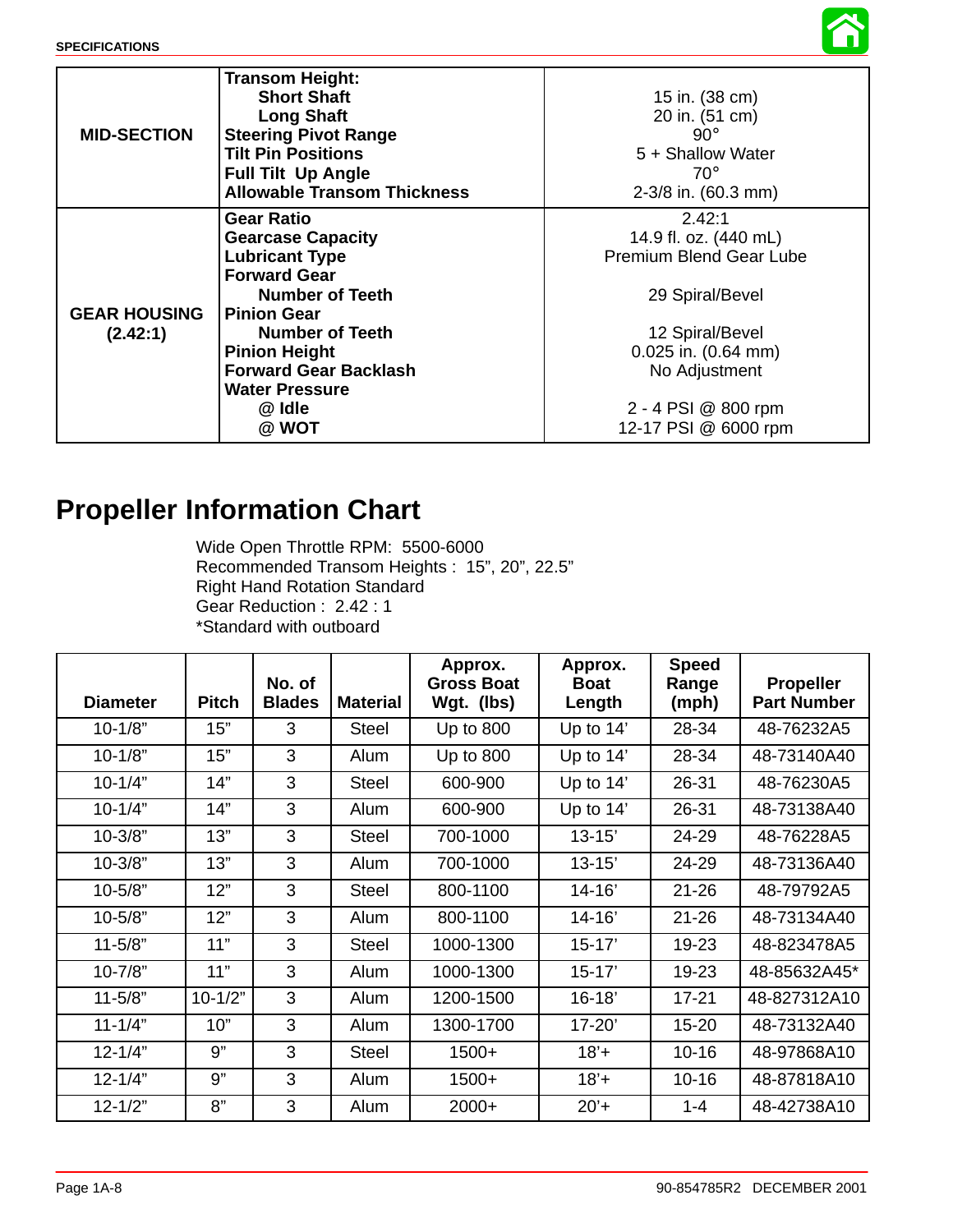

# **Mercury/Quicksilver Lubricants and Sealants**

| <b>Description</b>                                                     | <b>Mercury Part Number</b> | <b>Quicksilver Part Number</b> |  |
|------------------------------------------------------------------------|----------------------------|--------------------------------|--|
| Needle Bearing Assy. Lubricant<br>[8 oz. (226.8 grams)] tube           | 92-802868A1                | N/A                            |  |
| Dielectric Grease<br>[8 oz. (226.8 grams)] can                         | 92-823506-1                | 92-823506-1                    |  |
| Loctite 271 - Thread Locker<br>(10 ml) tube                            | 92-809819                  | 92-809819                      |  |
| Loctite 567 PST Pipe Sealant<br>(50 ml) tube                           | 92-809822                  | 92-809822                      |  |
| Loctite Master Gasket Kit                                              | 92-12564-2                 | 92-12564-2                     |  |
| 2 Cycle Premium Outboard Oil<br>$[1$ Gallon $(3.7$ liter)]             | 92-802815A1                | 92-802815Q1                    |  |
| <b>Perfect Seal</b><br>[16 oz. (0.45 kg)] can                          | 92-34227-1                 | 92-34227-1                     |  |
| <b>Liquid Neoprene</b><br>[8 oz. (226.8 grams)] can                    | 92-25711-3                 | 92-25711-3                     |  |
| Cyanacrylate Adhesive                                                  | <b>Obtain Locally</b>      | <b>Obtain Locally</b>          |  |
| <b>Bellows Adhesive</b>                                                | N/A                        | 92-86166Q1                     |  |
| Loctite 680 Retaining Compound<br>(10 ml) tube                         | 92-809833                  | 92-809833                      |  |
| Loctite 222 Thread Locker<br>$(10 \text{ ml})$ tube                    | 92-809818                  | 92-809818                      |  |
| 3M Permabond #3M08155                                                  | <b>Obtain Locally</b>      | <b>Obtain Locally</b>          |  |
| Loctite 242 Thread Locker<br>$(10 \text{ ml})$ tube                    | 92-809821                  | 92-809821                      |  |
| Loctite 609                                                            | <b>Obtain Locally</b>      | <b>Obtain Locally</b>          |  |
| Loctite 405                                                            | <b>Obtain Locally</b>      | <b>Obtain Locally</b>          |  |
| SAE 10W Oil                                                            | <b>Obtain Locally</b>      | <b>Obtain Locally</b>          |  |
| Moly Grease                                                            | <b>Obtain Locally</b>      | <b>Obtain Locally</b>          |  |
| Power Tune Engine Cleaner<br>[13 oz. (384 ml)] spray can               | 92-802878 57               | 92-802878Q57                   |  |
| <b>Corrosion Guard</b><br>[11 oz. (325 ml)] spray can                  | 92-802878 55               | 92-802878Q55                   |  |
| Fuel System Treatment & Stabilizer<br>[12 oz. (355 ml)] plastic bottle | 92-802875A1                | 92-802875Q1                    |  |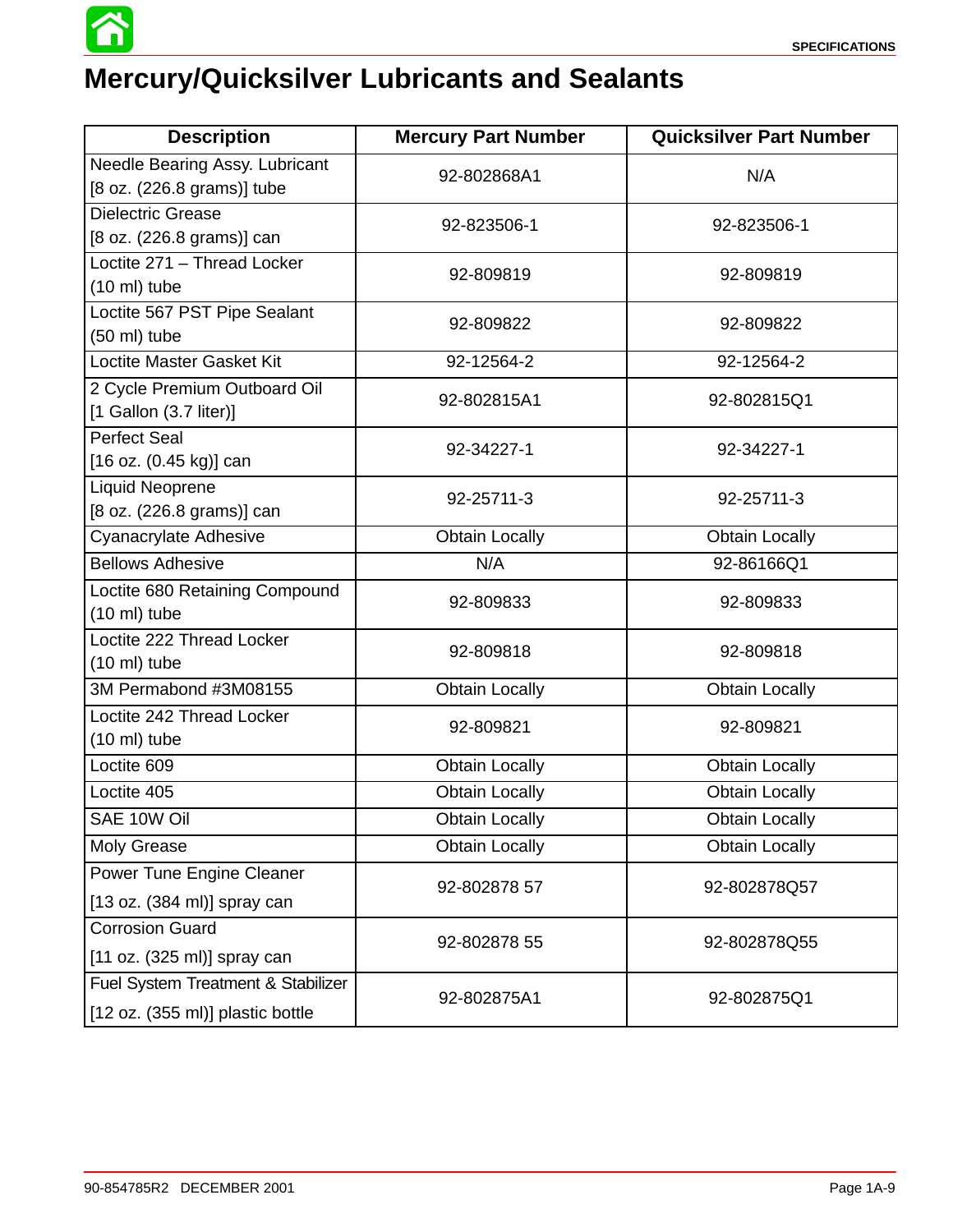

| <b>Description</b>                                                      | <b>Mercury Part Number</b> | <b>Quicksilver Part Number</b> |
|-------------------------------------------------------------------------|----------------------------|--------------------------------|
| RTV 587 Silicone Sealer<br>[3 oz. (85.05 grams)]                        | 92-809825                  | 92-809825                      |
| Loctite 262                                                             | <b>Obtain Locally</b>      | <b>Obtain Locally</b>          |
| <b>Premium Gear Lubricant</b><br>[1 Quart (0.94 liter)]                 | 92-802846A1                | 92-802846Q1                    |
| Loctite 7649 Primer<br>[4.5 oz (127.57 grams)]                          | 92-809824                  | 92-809824                      |
| <b>Anti-Corrosion Grease</b><br>[8 oz. (226.8 grams)] tube              | 92-802867A1                | 92-802867Q1                    |
| 2-4-C with Teflon<br>[8 oz. (226.8 grams)] tube                         | 92-802859A1                | 92-802859Q1                    |
| <b>Loctite Quick Tite</b>                                               | <b>Obtain Locally</b>      | <b>Obtain Locally</b>          |
| <b>Isopropyl Alcohol</b>                                                | <b>Obtain Locally</b>      | <b>Obtain Locally</b>          |
| <b>Hot Glue</b>                                                         | <b>Obtain Locally</b>      | <b>Obtain Locally</b>          |
| Special Lubricant 101<br>[8 oz. (226.8 grams)] tube                     | 92-802865A1                | 92-802865Q1                    |
| 4 Stroke 10W30 Outboard Oil<br>[1 Quart (0.94 liter)]                   | 92-802833A1                | 92-802833Q1                    |
| 4 Cycle 25W40 Engine Oil<br>[1 Quart (0.94 liter)]                      | 92-802837A1                | 92-802837Q1                    |
| Power Trim & Steering Fluid<br>[8 oz. (226.8 grams)]                    | 92-802880A1                | 92-802880Q1                    |
| <b>Engine Coupler Spline Grease</b><br>$[14$ oz. $(0.39$ kg)] cartridge | 92-802869A1                | 92-802869Q1                    |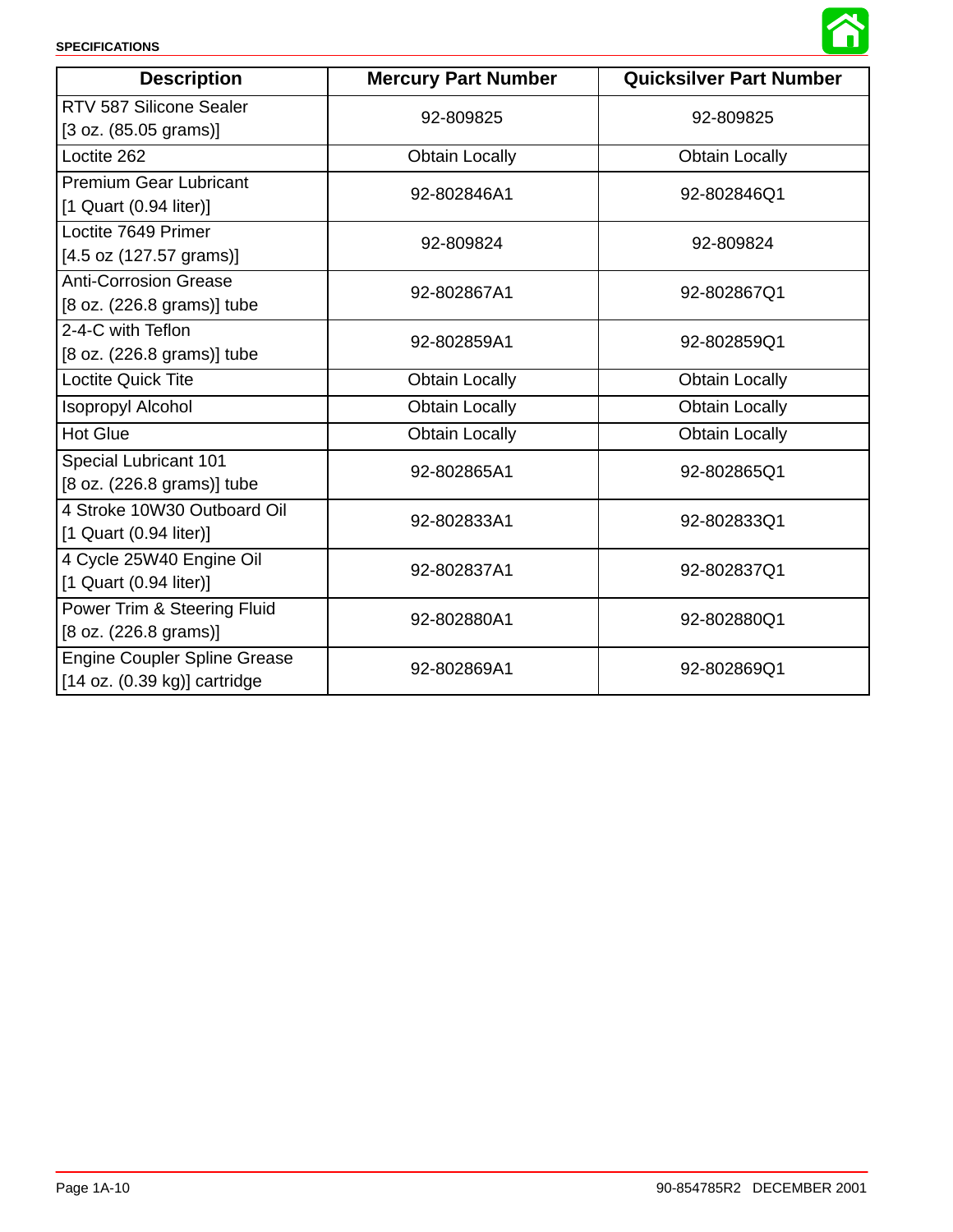# **Torque Specifications**

6

| <b>Fastener Location</b>                    | Diameter x          | <b>Torque</b>      |                 |                 |
|---------------------------------------------|---------------------|--------------------|-----------------|-----------------|
|                                             | Length (mm)         | Ib-in.             | Ib-ft           | Nm              |
| <b>ELECTRICAL</b>                           |                     |                    |                 |                 |
| <b>Flywheel</b>                             |                     |                    |                 |                 |
| <b>Cover Screw</b>                          | $M6 \times 25$      | 45                 |                 | $\overline{5}$  |
| <b>Stator Screw</b>                         |                     | 85                 |                 | 9.6             |
| <b>Flywheel Nut</b>                         |                     |                    | 116             | 157             |
| <b>Electrical Components</b>                |                     |                    |                 |                 |
| Solenoid - Ignition Wire Nut                | $8-32$ (in.)        | $\overline{25}$    |                 | $\overline{3}$  |
| Solenoid - Battery Cable Nut                | $1/4 - 20$ (in.)    | 60                 |                 | $\overline{7}$  |
| <b>Starter Mounting (Electric)</b>          | M8 x 45             |                    | $\overline{2}2$ | $\overline{29}$ |
| <b>Starter Mounting (Manual)</b>            | M8 x 25             |                    | $\overline{22}$ | 29              |
| <b>Solenoid Mounting Screw (Electric)</b>   | M6 x 30             | $\overline{75}$    |                 | 8.5             |
| <b>Solenoid Mounting Screw (Manual)</b>     | M6 x 16             | 75                 |                 | 8.5             |
| <b>Crank Position Sensor Mounting Screw</b> | M <sub>5</sub> x 16 | 45                 |                 | $\overline{5}$  |
| <b>ECM Mounting Screw</b>                   | $M6 \times 40$      | 45                 |                 | $\overline{5}$  |
| Sparkplug                                   | 12mm                | 150                |                 | 17              |
| <b>Coil Mounting Screw</b>                  | M6 x 30             | $\overline{75}$    |                 | 8.5             |
| <b>Voltage Regulator Mounting Screw</b>     | $M6 \times 40$      | 105                |                 | $\overline{12}$ |
| Temperature Sensor Retainer Screw           | M6 x 13             | 75                 |                 | 8.5             |
| <b>Starter Motor Through Screw</b>          |                     | $\overline{70}$    |                 | 8.0             |
| <b>FUEL SYSTEM</b>                          |                     |                    |                 |                 |
| <b>Fuel Pump</b>                            |                     |                    |                 |                 |
| <b>Assembly Through Screw</b>               |                     | <b>Drive Tight</b> |                 |                 |
| <b>Check Valve Screw</b>                    |                     | <b>Drive Tight</b> |                 |                 |
| <b>Mounting Screw</b>                       | M6 x 30             | $\overline{75}$    |                 | 8.5             |
| <b>Carburetor</b>                           |                     |                    |                 |                 |
| <b>Mounting Screw</b>                       | $M6 \times 25$      | $\overline{75}$    |                 | 8.5             |
| <b>Mounting Screw</b>                       | M6 x 100            | 75                 |                 | 8.5             |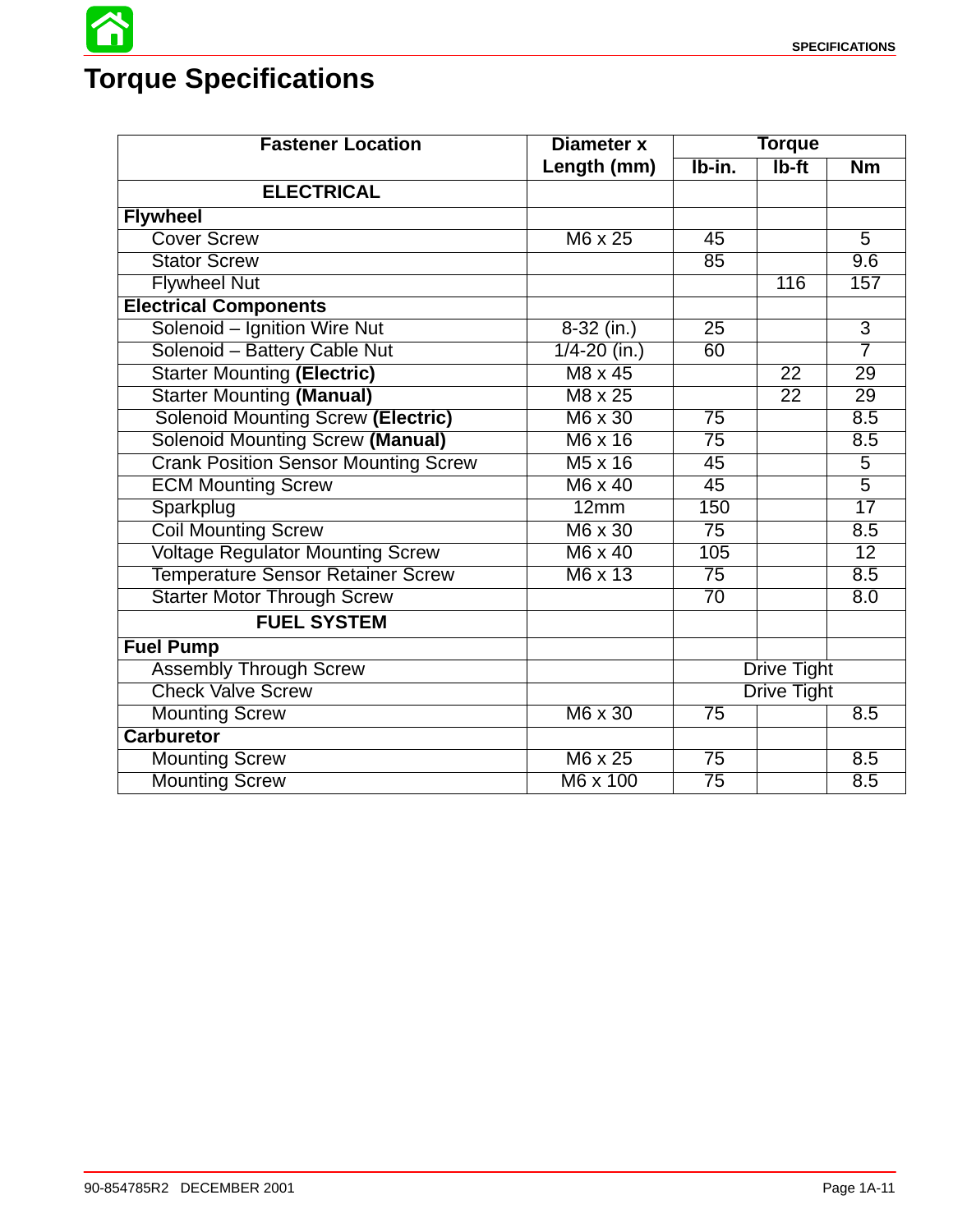

| <b>Fastener Location</b>                          | <b>Diameter x</b> | <b>Torque</b>   |                 |                 |
|---------------------------------------------------|-------------------|-----------------|-----------------|-----------------|
|                                                   | Length (mm)       | Ib-in.          | $Ib-ft$         | Nm              |
| <b>POWERHEAD</b>                                  |                   |                 |                 |                 |
| <b>Cylinder Head</b>                              |                   |                 |                 |                 |
| <b>Cylinder Head Screws</b>                       | $M9 \times 95$    |                 | 34.5            | 47              |
| <b>Cylinder Head Screws</b>                       | $M6 \times 25$    | 106             |                 | $\overline{12}$ |
| <b>Anode Cover Screw</b>                          | $M6 \times 20$    | $\overline{70}$ |                 | $\overline{8}$  |
| <b>Cylinder Head Cover Screws</b>                 | $M6 \times 20$    | $\overline{70}$ |                 | $\overline{8}$  |
| <b>Intake/Exhaust Valves</b>                      |                   |                 |                 |                 |
| <b>Valve Adjusting Nuts</b>                       | M6                | 120             |                 | 13.5            |
| <b>Rocker Arm Shaft Screws</b>                    | M8 x 30           |                 | $\overline{13}$ | $\overline{18}$ |
| <b>Camshaft/Oil Pump</b>                          |                   |                 |                 |                 |
| <b>Driven Gear Screw</b>                          | $M8 \times 40$    |                 | 28              | $\overline{38}$ |
| <b>Oil Pump Mounting Screw</b>                    | M6 x 35           | $\overline{70}$ |                 | $\overline{8}$  |
| <b>Oil Pump Cover Screw</b>                       |                   | $\overline{70}$ |                 | $\overline{8}$  |
| <b>Camshaft Retaining Screw</b>                   |                   | 57              |                 | 6.5             |
| <b>Cylinder Block/Crankcase</b>                   |                   |                 |                 |                 |
| $\star$<br><b>Crankcase Cover Screws - Center</b> | M8 x 82           |                 | $\overline{22}$ | $\overline{30}$ |
| Crankcase Cover Screws - Outer                    | M6 x 35           | 106             |                 | $\overline{12}$ |
| <b>Cover Screw</b>                                | M6 x 20           | 115             |                 | $\overline{13}$ |
| <b>Exhaust and Thermostat Cover Screws</b>        | M6 x 35           | 106             |                 | $\overline{12}$ |
| <b>Connecting Rod Screws</b>                      | Special           | 150             |                 | 17              |
| <b>Oil Filter</b>                                 | N/A               | $\overline{70}$ |                 | $\overline{8}$  |
| <b>Oil Filter Nipple</b>                          | N/A               |                 | 29.5            | 40              |
| <b>Powerhead Mounting Screws</b>                  |                   |                 | $\overline{20}$ | $\overline{38}$ |
| <b>Lifting Eye Screw</b>                          | $M8 \times 35$    |                 | 17.5            | $\overline{24}$ |
| <b>Breather Cover Screw</b>                       | $M6 \times 20$    | 115             |                 | $\overline{13}$ |
| <b>Balance Piston Nut</b>                         |                   |                 | 116             | 158             |

**NOTE:** \* = Must be tightened in sequence and two stages. See appropriate section.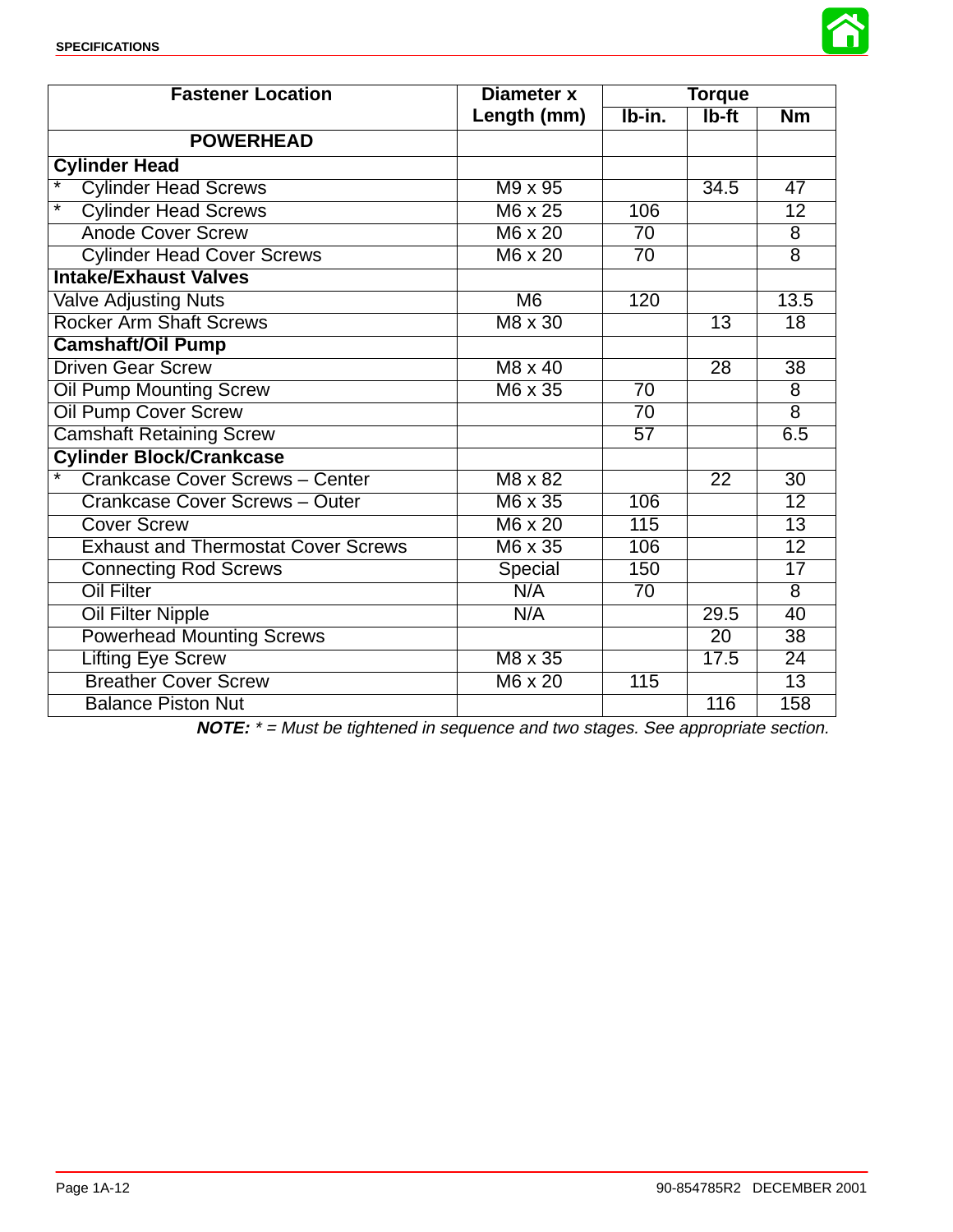

| <b>Fastener Location</b>                      | <b>Dlameter x</b>            | <b>Torque</b>      |                 |                  |
|-----------------------------------------------|------------------------------|--------------------|-----------------|------------------|
|                                               | Length (mm)                  | Ib-in.             | Ib-ft           | Nm               |
| <b>MID-SECTION</b>                            |                              |                    |                 |                  |
| <b>Clamp Bracket / Swivel Bracket</b>         |                              |                    |                 |                  |
| <b>Grease Fittings</b>                        |                              | $\overline{33}$    |                 | $\overline{3.5}$ |
| <b>Tilt Tube Nut</b>                          |                              |                    | $\overline{32}$ | 43.5             |
| $^{\ast}$<br><b>Link Rod Nylon Insert Nut</b> |                              |                    | $\overline{20}$ |                  |
| <b>Anode Screw</b>                            | M6x25                        | 60                 |                 | 6.8              |
| <b>Clamp Bracket Stud Nut</b>                 | $M10 \times 1.5$             |                    | $\overline{28}$ | 37.9             |
| <b>Thumb Screw Assembly</b>                   |                              | 60                 |                 | $\overline{7}$   |
| <b>Reverse Lock Link Nut</b>                  |                              | $\overline{90}$    |                 | 10               |
| <b>Gas Assist Trim Anchor Pin Nut</b>         |                              |                    | 17.5            | 23.5             |
| <b>Gas Assist Trim Lever Arm Link Nut</b>     |                              | $\overline{90}$    |                 | $\overline{10}$  |
| <b>Driveshaft Housing</b>                     |                              |                    |                 |                  |
| <b>Adaptor Plate Mounting Screw</b>           |                              |                    | 28              | $\overline{38}$  |
| <b>Oil Drain Plug</b>                         | N/A                          |                    | 17.5            | 23.5             |
| <b>Gear Housing Mounting Stud</b>             | M10                          | 144                |                 | 16.5             |
| <b>Mounting Stud Nut</b>                      | M <sub>10</sub>              |                    | 40              | 54.5             |
| <b>Driveshaft Housing Mounting Screw</b>      | M8 x 45                      |                    | $\overline{28}$ | $\overline{38}$  |
| <b>Adaptor Plate</b>                          |                              |                    |                 |                  |
| <b>Adaptor Plate Screw</b>                    | M6 x 1 x 20                  | $\overline{75}$    |                 | 8.5              |
| <b>Oil Pressure Relief Body</b>               | N/A                          |                    | $\overline{34}$ | 46               |
| <b>Steering Arm</b>                           |                              |                    |                 |                  |
| <b>Co-Pilot Plate Screw (Shoulder)</b>        | $\frac{1}{4}$ -20 x 0.68 in. | $\overline{70}$    |                 | $\overline{8}$   |
| <b>Upper Mount Screw/Nut</b>                  | $M6 \times 20$               | 130                |                 | 14.5             |
| <b>Steering Arm Bracket Screw</b>             | M10 x 30                     |                    | 32.5            | 44               |
| <b>Upper Mount Bolt/Nuts</b>                  | M12 x 154                    |                    | 50              | 68               |
| <b>Lower Mount Screw/Nut</b>                  | M10 x 105                    |                    | 32.5            | 44               |
| <b>Ground Screws</b>                          | 10-16 x 0.38                 | <b>Drive Tight</b> |                 |                  |
| <b>Power Trim</b>                             |                              |                    |                 |                  |
| <b>Shock Rod Piston</b>                       | N/A                          |                    | 45              | 61               |
| <b>Cylinder End Cap</b>                       | N/A                          |                    | 45              | 61               |
| <b>Tilt Relief Assembly Plug</b>              | N/A                          | 120                |                 | 13.5             |
| <b>Suction Seat Assembly Plug</b>             | N/A                          | 120                |                 | 13.5             |
| <b>Pilot Check Valve Plug</b>                 | N/A                          | 120                |                 | 13.5             |
| <b>Pump Assembly Screw</b>                    | 10-32 x 1-1/4 in.            | $\overline{70}$    |                 | $\overline{8}$   |
| <b>Motor Assembly Screw</b>                   | $1/4 - 28 \times 5/8$ in.    | 80                 |                 | 9.0              |
| <b>Manual Release Valve</b>                   | N/A                          | <b>Drive Tight</b> |                 |                  |
| <b>Reservoir Plug</b>                         | N/A                          | <b>Drive Tight</b> |                 |                  |
| Power Trim Anchor Pin Nut                     | 14mm                         |                    | 18              | 24.5             |

**NOTE:** \* = Tighten to specified torque, then back off 1/4 turn.